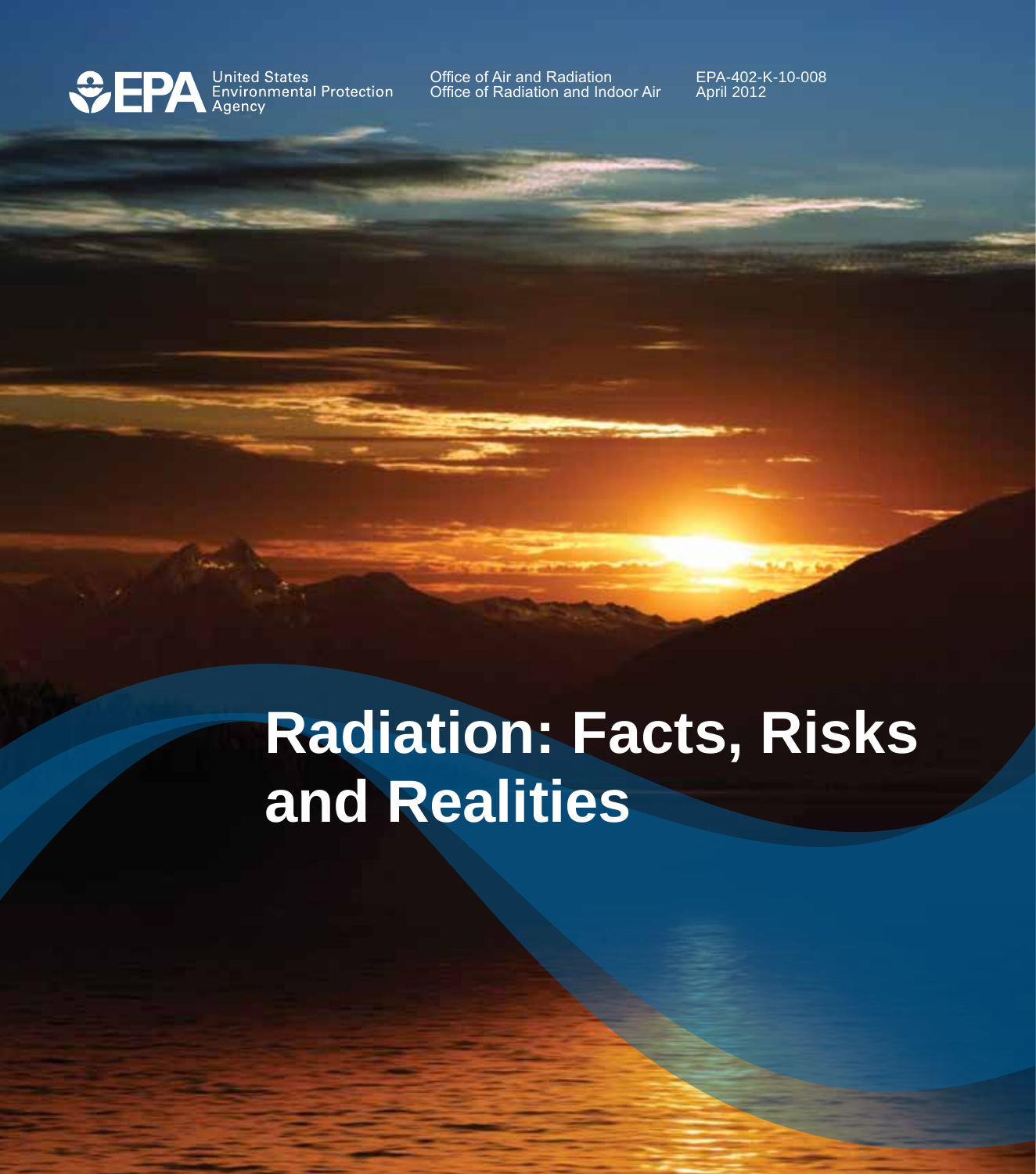# **Table of Contents**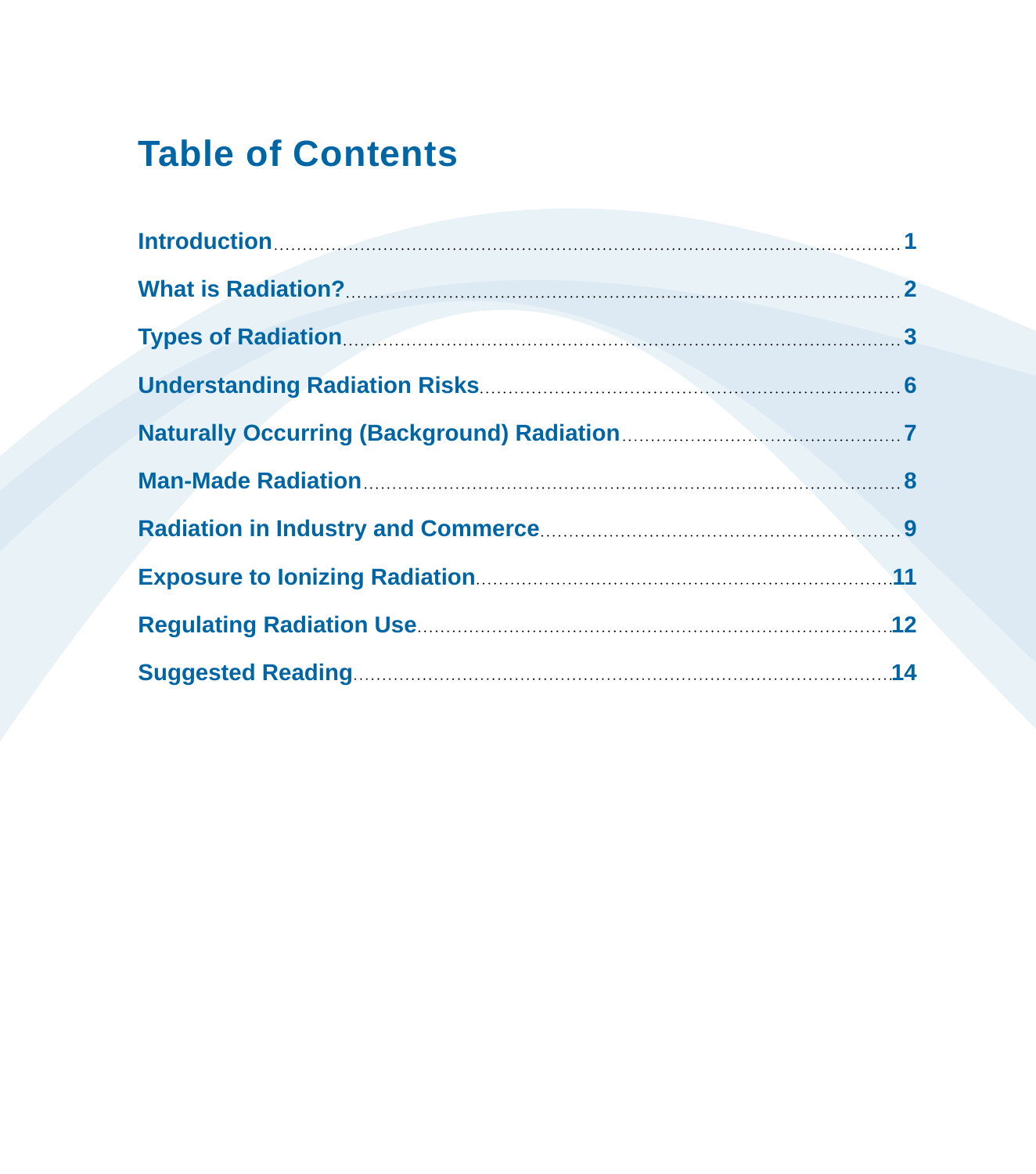# **Introduction**

**While radiation is a term that most people have heard, the basic facts about radiation are much less familiar. The U.S. Environmental Protection Agency (EPA) is responsible for advising the government on radiation hazards and regulating certain sources of radioactivity in the environment. This booklet provides basic facts about radiation science, as well as information on the risks and realities of radiation exposure.**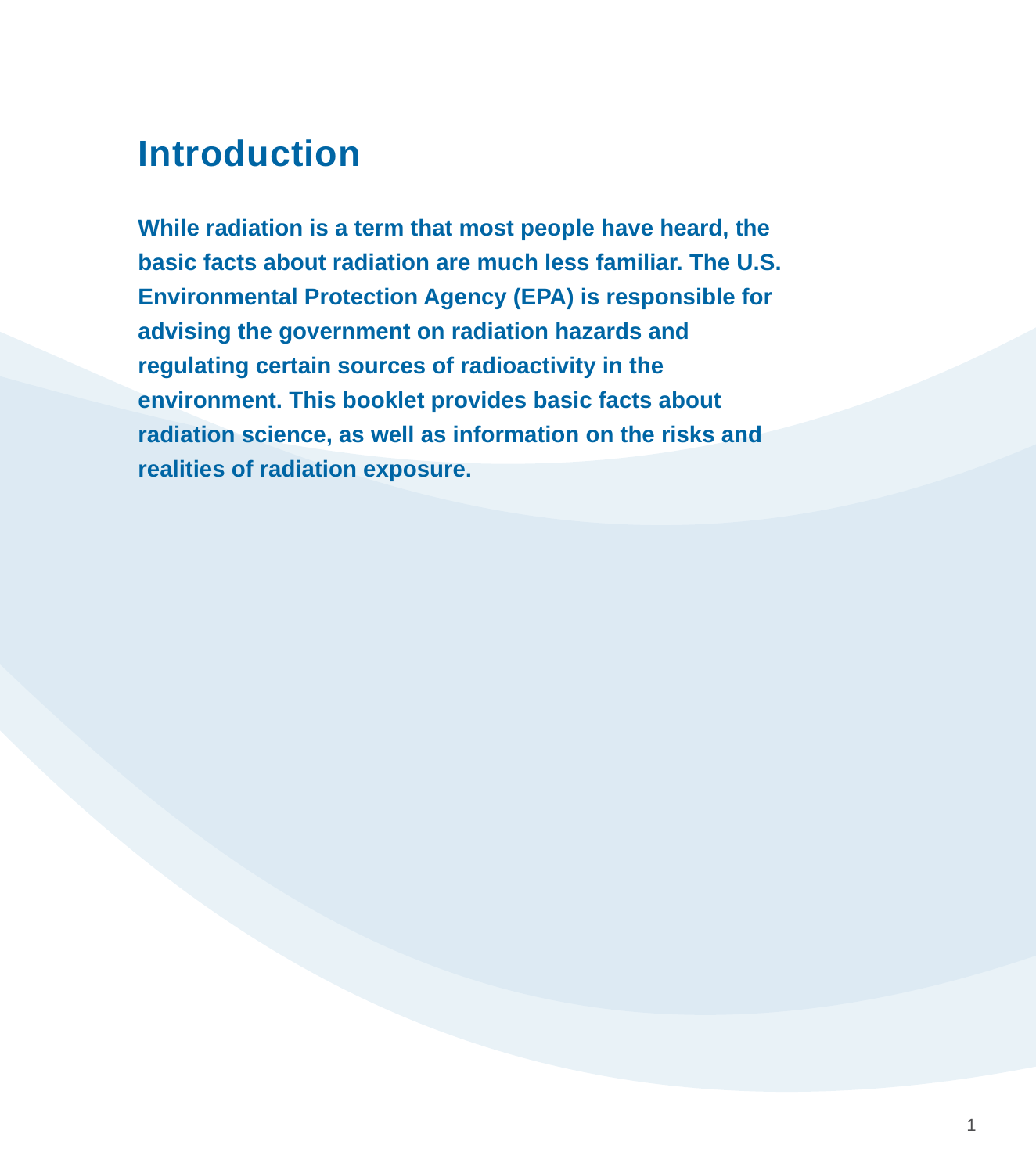# **What is Radiation?**

Radiation is energy. It can come from unstable atoms or it can be produced by machines. Radiation travels from its source in the form of energy waves or energized particles.

There are actually two kinds of radiation, and one is more energetic than the other. It has so much energy it can knock electrons out of atoms, a process known as ionization. This *ionizing radiation* can affect the atoms in living things, so it poses a health risk by damaging tissue and DNA in genes. While there are other, less energetic, types of *nonionizing radiation* (including radio waves, microwaves—and visible light), this booklet is about ionizing radiation.

In the late 1800s, Marie and Pierre Curie were among the first to study certain elements that gave off radiation. They described these elements as *radio-actif*, the property that is now called "radioactivity." As scientists studied radioactivity more closely, they discovered that radioactive atoms are naturally unstable. In order to become stable, radioactive atoms emit particles and/or energy waves. This process came to be known as *radioactive decay*. The major types of ionizing radiation emitted during radioactive decay are alpha particles, beta particles and gamma rays. Other types, such as x-rays, can occur naturally or be machine-produced.

Scientists have also learned that radiation sources are naturally all around us. Radiation can come from as far away as outer space and from as near as the ground that you are standing on. Because it is naturally all around us, we cannot eliminate radiation from our environment. We can, however, reduce our health risks by controlling our exposure to it.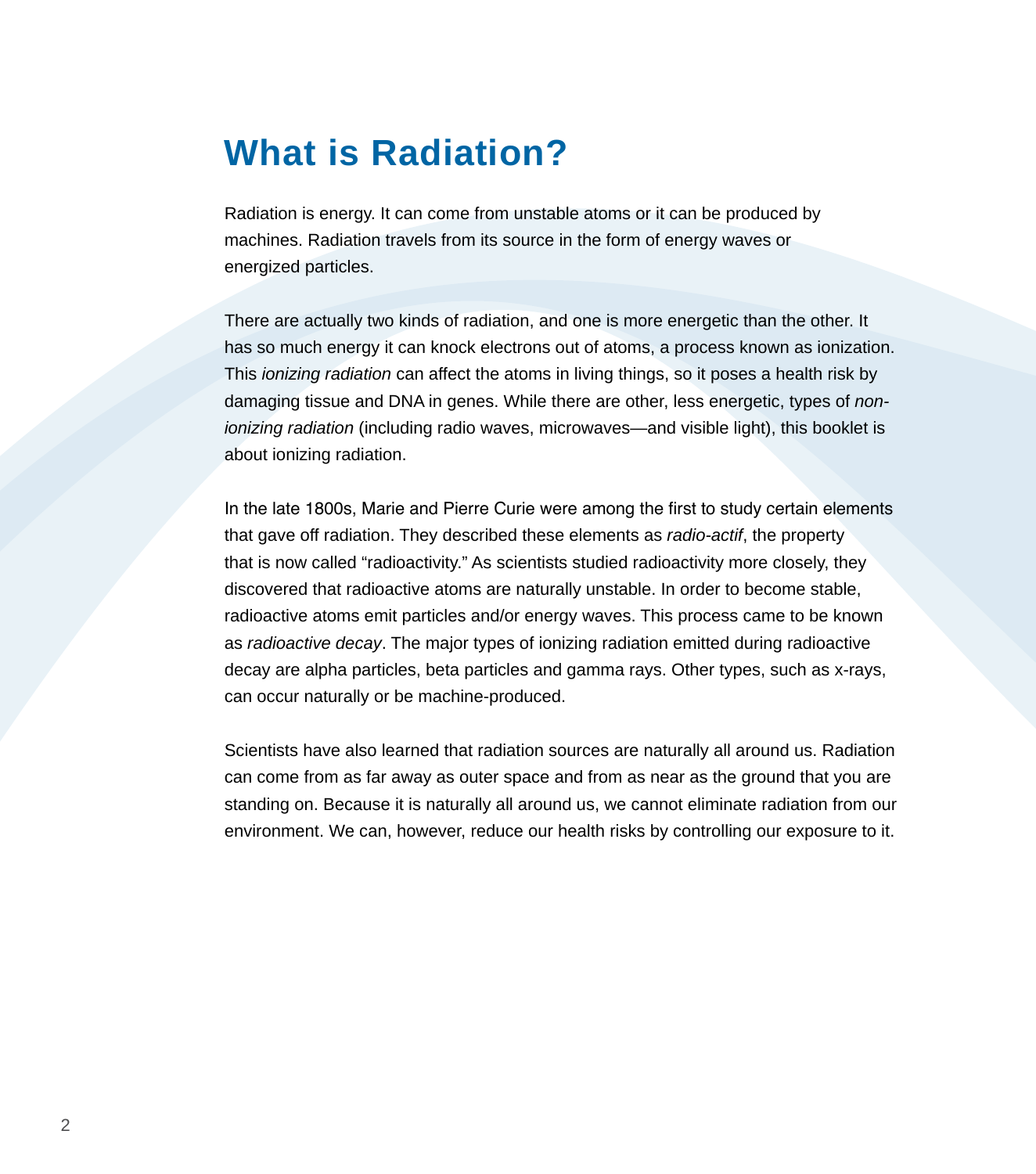# **Types of Ionizing Radiation**

# **Alpha Particles**

Some unstable atoms emit alpha particles  $(\alpha)$ . Alpha particles are positively charged and made up of two protons and two neutrons from the atom's nucleus, as shown in the illustration at the right. Alpha particles come from the decay of the heaviest



radioactive elements, such as uranium, radium and polonium. Even though alpha particles are very energetic, they are so heavy that they use up their energy over short distances and are unable to travel very far from the atom.

The health effect from exposure to alpha particles depends greatly on how a person is exposed. Alpha particles lack the energy to penetrate even the outer layer of skin, so exposure to the outside of the body is not a major concern. Inside the body, however, they can be very harmful. If alpha-emitters are inhaled, swallowed, or get into the body through a cut, the alpha particles can damage sensitive living tissue. The way these large, heavy particles cause damage makes them more dangerous than other types of radiation. The ionizations they cause are very close together--they can release all their energy in a few cells. This results in more severe damage to cells and DNA.

# **Beta Particles**

Beta particles (β) are small, fast-moving particles with a negative electrical charge that are emitted from an atom's nucleus during radioactive decay. These particles are emitted by certain unstable atoms such as hydrogen-3 (tritium), carbon-14 and strontium-90.



Beta particles are more penetrating than alpha particles but are less damaging to living tissue and DNA because the ionizations they produce are more widely spaced. They travel farther in air than alpha particles, but can be stopped by a layer of clothing or by a thin layer of a substance such as aluminum. Some beta particles are capable of penetrating the skin and causing damage such as skin burns. However, as with alphaemitters, beta-emitters are most hazardous when they are inhaled or swallowed.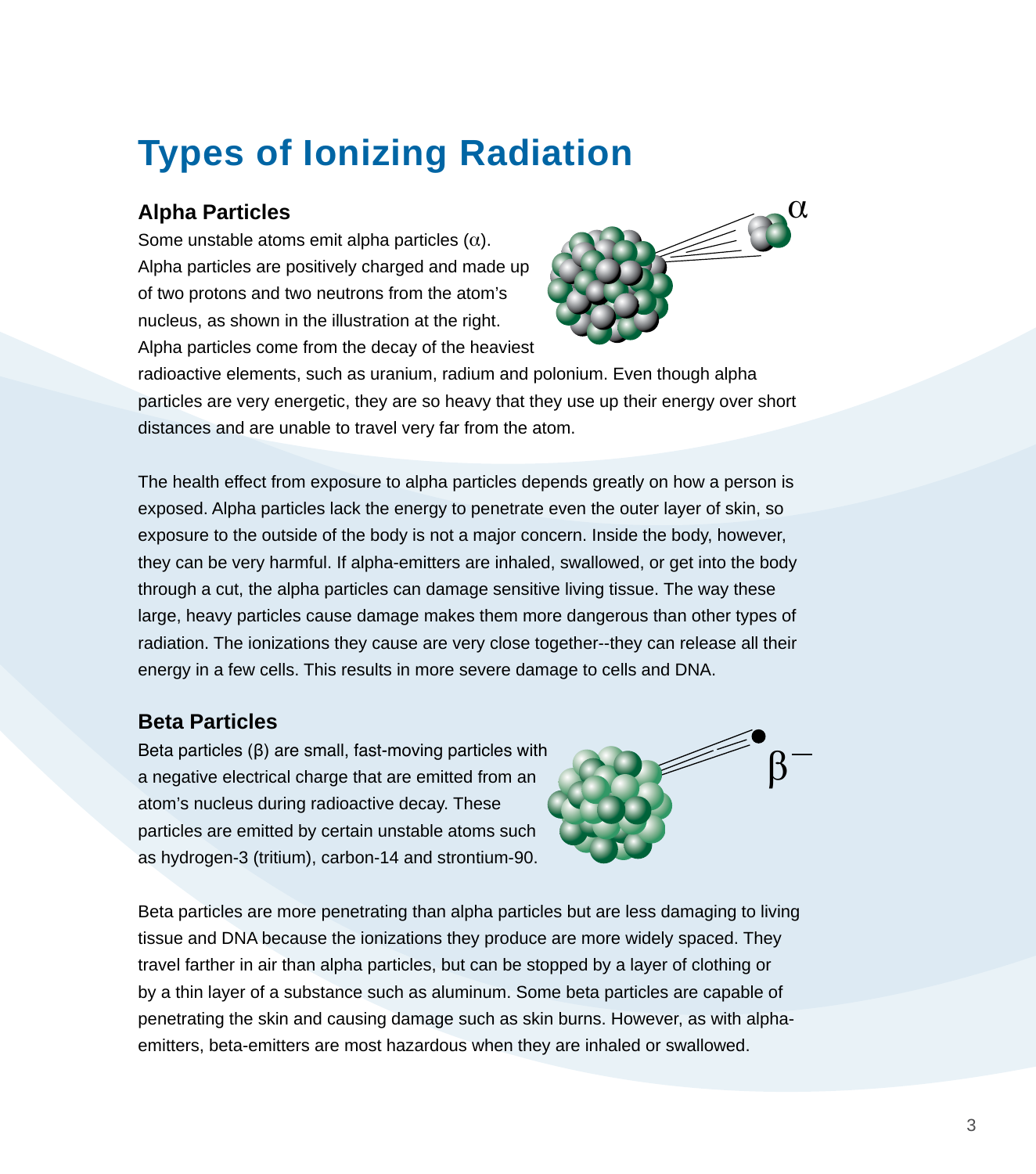#### **Gamma Rays**

Gamma rays (γ) are weightless packets of energy called photons. Unlike alpha and beta particles, which have both energy and mass, gamma rays are pure energy. Gamma rays are similar to visible light, but have much higher energy. Gamma rays are often emitted along with alpha or beta particles during radioactive decay.



Gamma rays are a radiation hazard for the entire body. They can easily penetrate barriers, such as skin and clothing that can stop alpha and beta particles. Gamma rays have so much penetrating power that several inches of a dense material like lead or even a few feet of concrete may be required to stop them. Gamma rays can pass completely through the human body easily; as they pass through, they can cause ionizations that damage tissue and DNA.

#### **ys and X-Rays Penetrating Powers of Alpha Particles, Beta Particles, Gamma Ra**

**ALPHA Particles**  Stopped by a sheet of paper and cannot penetrate the outer dead layer of skin

Stopped by a layer of clothi **BETA Particles** or by a thin sheet of a substance such as aluminum

**GAMMA Rays and X-Rays** Stopped by several feet of concrete or a few inches of lead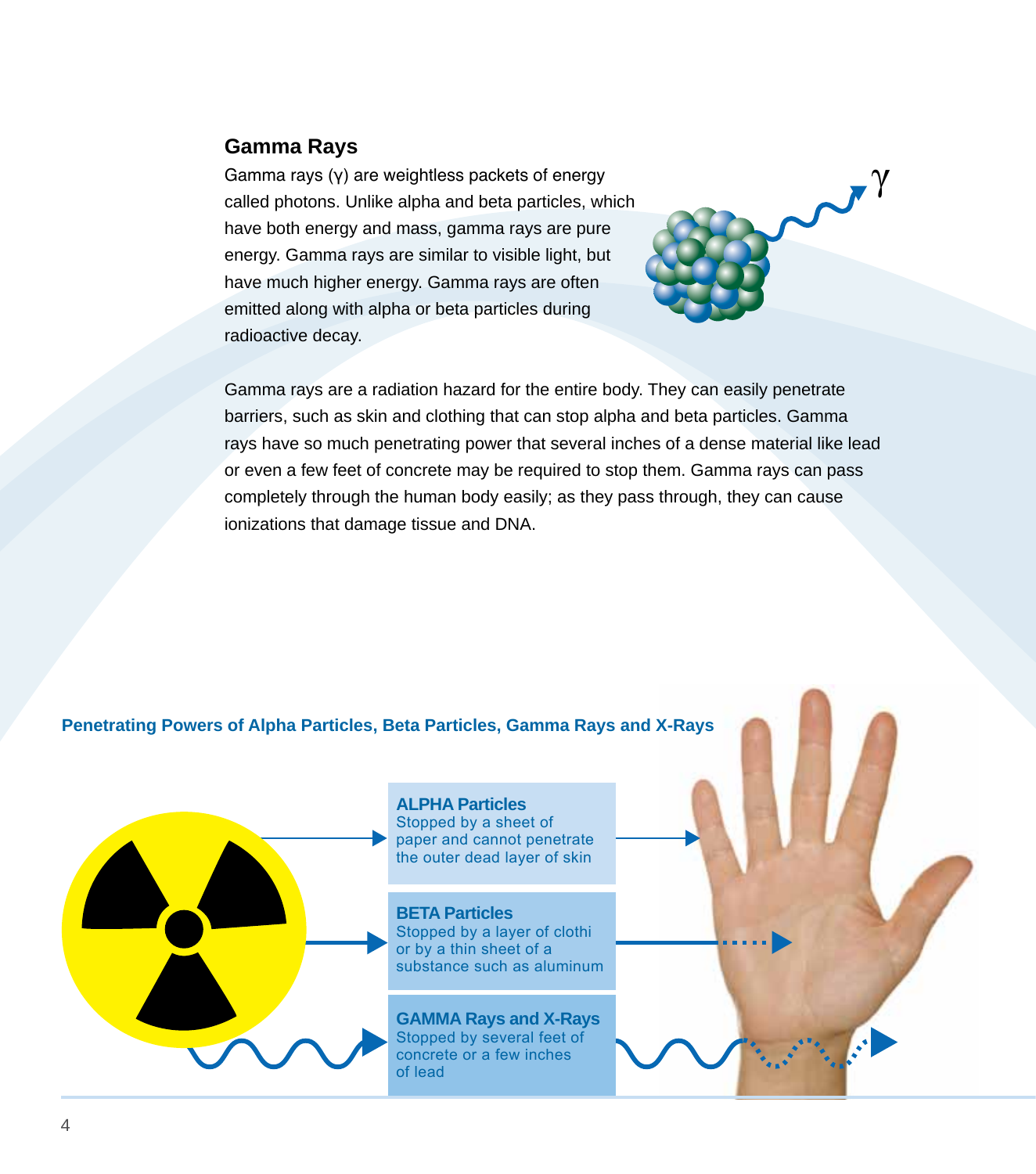

### **X-Rays**

Because of their use in medicine, almost everybody has heard of x-rays. X-rays are similar to gamma rays in that they are photons of pure energy. X-rays and gamma rays have the same basic properties but come from different parts of the atom. X-rays are emitted from processes outside the nucleus, but gamma rays originate inside the nucleus. They also are generally lower in energy and, therefore, less penetrating than gamma rays. X-rays can be produced naturally or artificially by machines using electricity.

Literally thousands of x-ray machines are used daily in medicine. Computerized tomography, commonly known as CT or CAT scans, uses special x-ray equipment to make detailed images of bones and soft tissue in the body. Medical x-rays are the single largest source of man-made radiation exposure. X-rays are also used in industry for inspections and process controls.

*A CT scan uses multiple x-rays to give doctors a threedimensional image that they can use to diagnose patients.*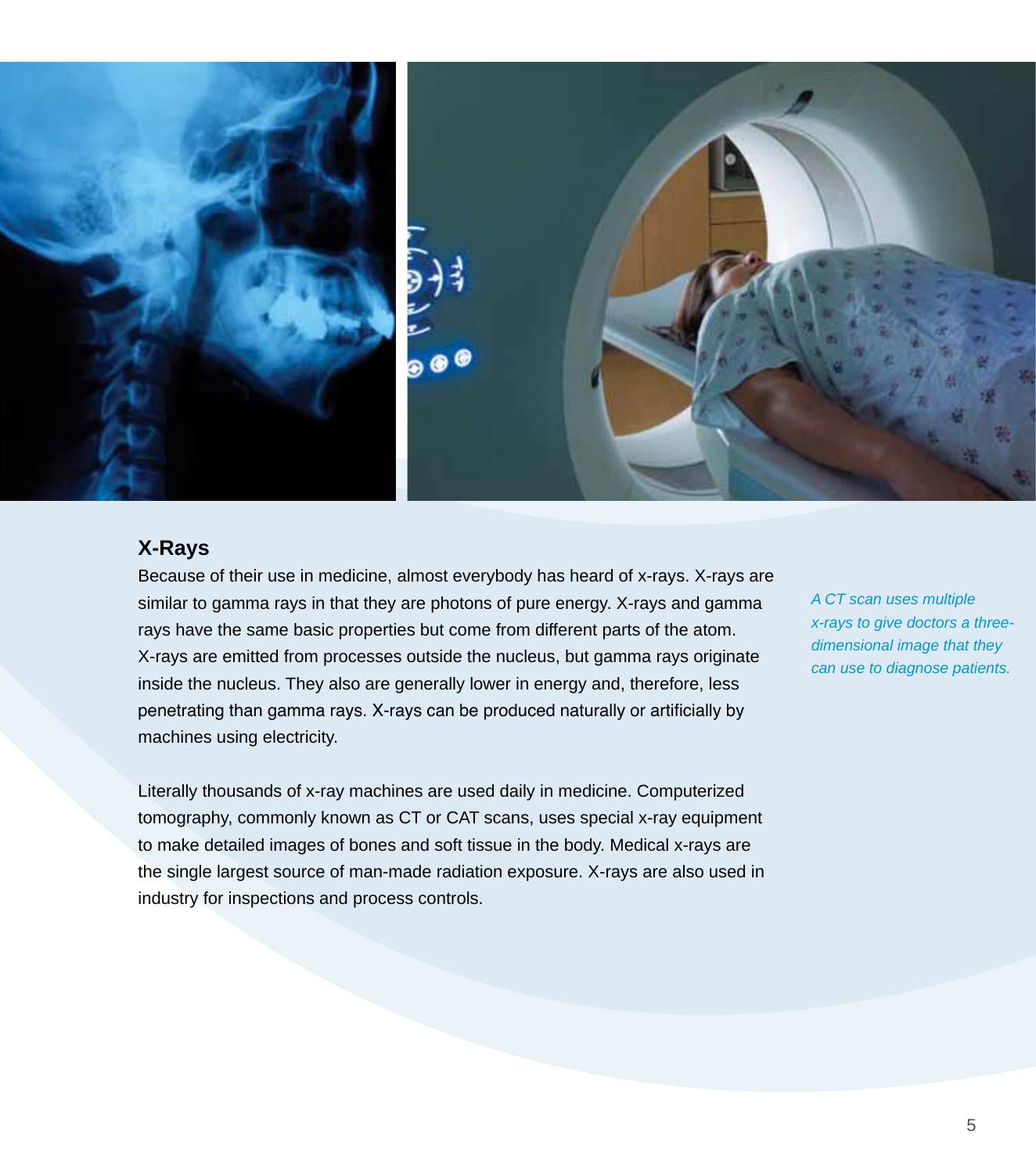# **Understanding Radiation Risks**

Radiation can damage living tissue by changing cell structure and damaging DNA. The amount of damage depends upon the type of radiation, its energy and the total amount of radiation absorbed. Also, some cells are more sensitive to radiation. Because damage is at the cellular level, the effect from small or even moderate exposure may not be noticeable. Most cellular damage is repaired. Some cells, however, may not recover as well as others and could become cancerous. Radiation also can kill cells.

The most important risk from exposure to radiation is cancer. Much of our knowledge about the risks from radiation is based on studies of more than 100,000 survivors of the atomic bombs at Hiroshima and Nagasaki, Japan, at the end of World War II. Other studies of radiation industry workers and studies of people receiving large doses of medical radiation also have been an important source of knowledge. Scientists learned many things from these studies.

#### *The most important are:*

- The higher the radiation dose, the greater the chance of developing cancer.
- $\blacktriangleright$  The chance of developing cancer, not the seriousness of the cancer, increases as the radiation dose increases.
- Cancers caused by radiation do not appear until years after the radiation exposure.
- $\triangleright$  Some people are more likely to develop cancer from radiation exposure than others.

Radiation can damage health in ways other than cancer. It is less likely, but damage to genetic material in reproductive cells can cause genetic mutations, which could be passed on to future generations. Exposing a developing embryo or fetus to radiation can increase the risk of birth defects.

Although such levels of exposure rarely happen, a person who is exposed to a large amount of radiation all at one time could become sick or even die within hours or days. This level of exposure would be rare and can happen only in extreme situations, such as a serious nuclear accident or a nuclear attack.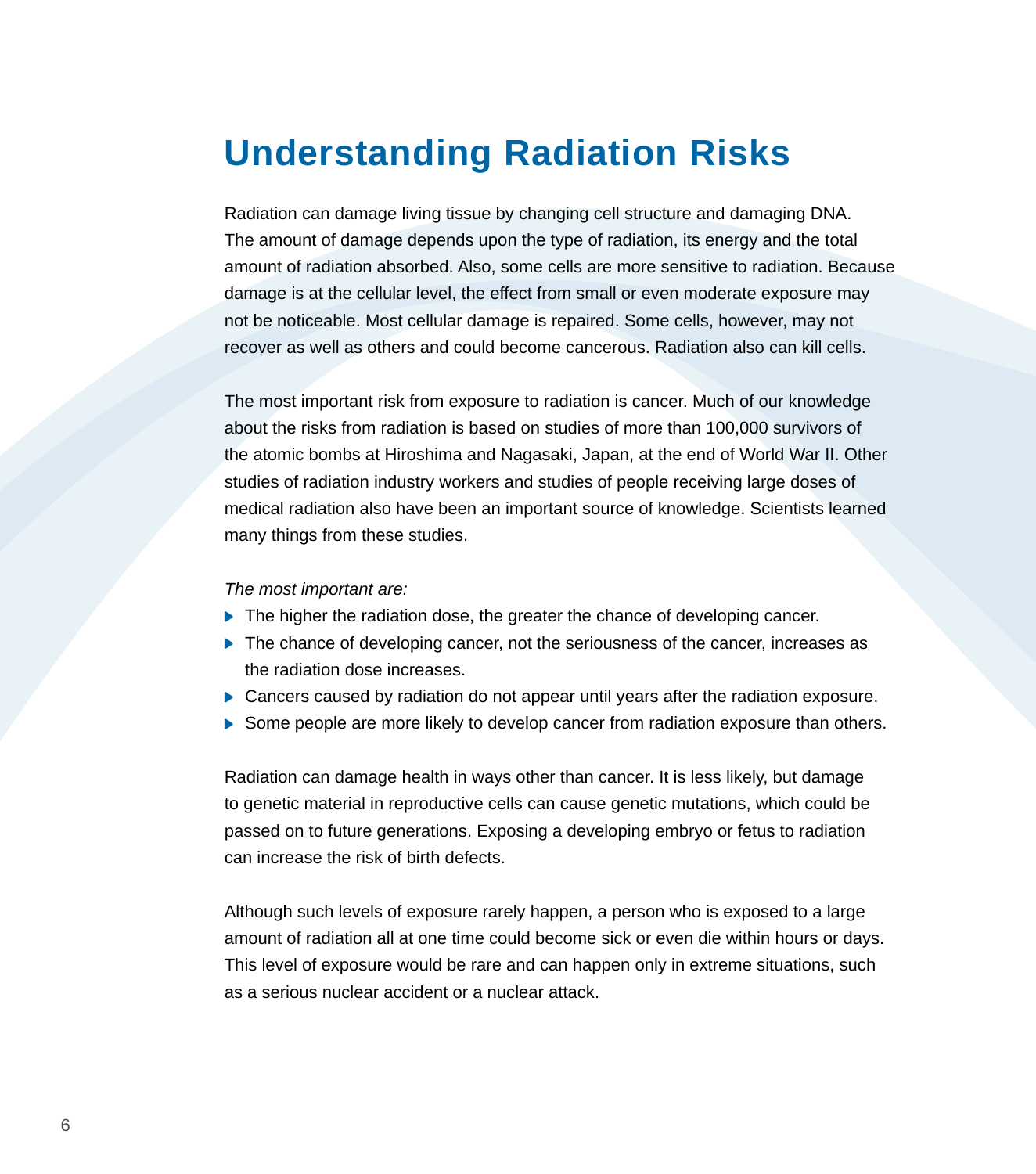### **Determining Radiation Limits**

Current science suggests there is some risk from any exposure to radiation. However, it is very hard to tell whether a particular cancer was caused by very low doses of radiation or by something else. While experts disagree over the exact definition and effects of "low dose," U.S. radiation protection standards are based on the premise that any radiation exposure carries some risk.

### **Naturally Occurring (Background) Radiation TOTAL AVERAGE ANNUAL DOES EURALLY OCCULTING**

#### **Radon**



Radon is a colorless, odorless, tasteless radioactive gas that comes from the decay of radium, which is present in nearly all rocks and soils. Most of our exposure to naturally occurring radiation is from indoor radon. Since radon gas emits alpha particles, inhaling it can cause cancer. Radon can seep into buildings from the ground through cracks and other openings in floors or walls. Accumulated radon in buildings can pose a health hazard.

Radon causes an estimated 20,000 lung cancer deaths each year. The Surgeon General has warned that radon is the second leading cause of lung cancer in the United States. Only smoking causes more lung cancer deaths. A smoker living in a **Surgical Fluoroscopy**  home with high radon levels has an especially high risk of lung cancer.

Radon in the air is measured in picocuries per liter (pCi/L). When radon levels reach 4 pCi/L or higher, the EPA and the U.S. Surgeon General recommend that homeowners take action to reduce them. It is estimated that nearly one in 15 American homes has **that and the team** a radon level that should be reduced. The only way to find out about the radon level in any home is to test for it.

#### *Controlling the Risks from Radon Exposure*

Testing for radon is easy. There are many kinds of low-cost, "do-it-yourself" radon test kits available by phone, online and in many stores. It takes only a few minutes to set

*For more information about radon, its risks, and what you can do to protect yourself, or to obtain a free copy of EPA's "A Citizen's Guide to Radon," visit www.epa.gov/radon, call the National Radon Hotline at 1-800-SOS-RADON or contact your state's*  radon office.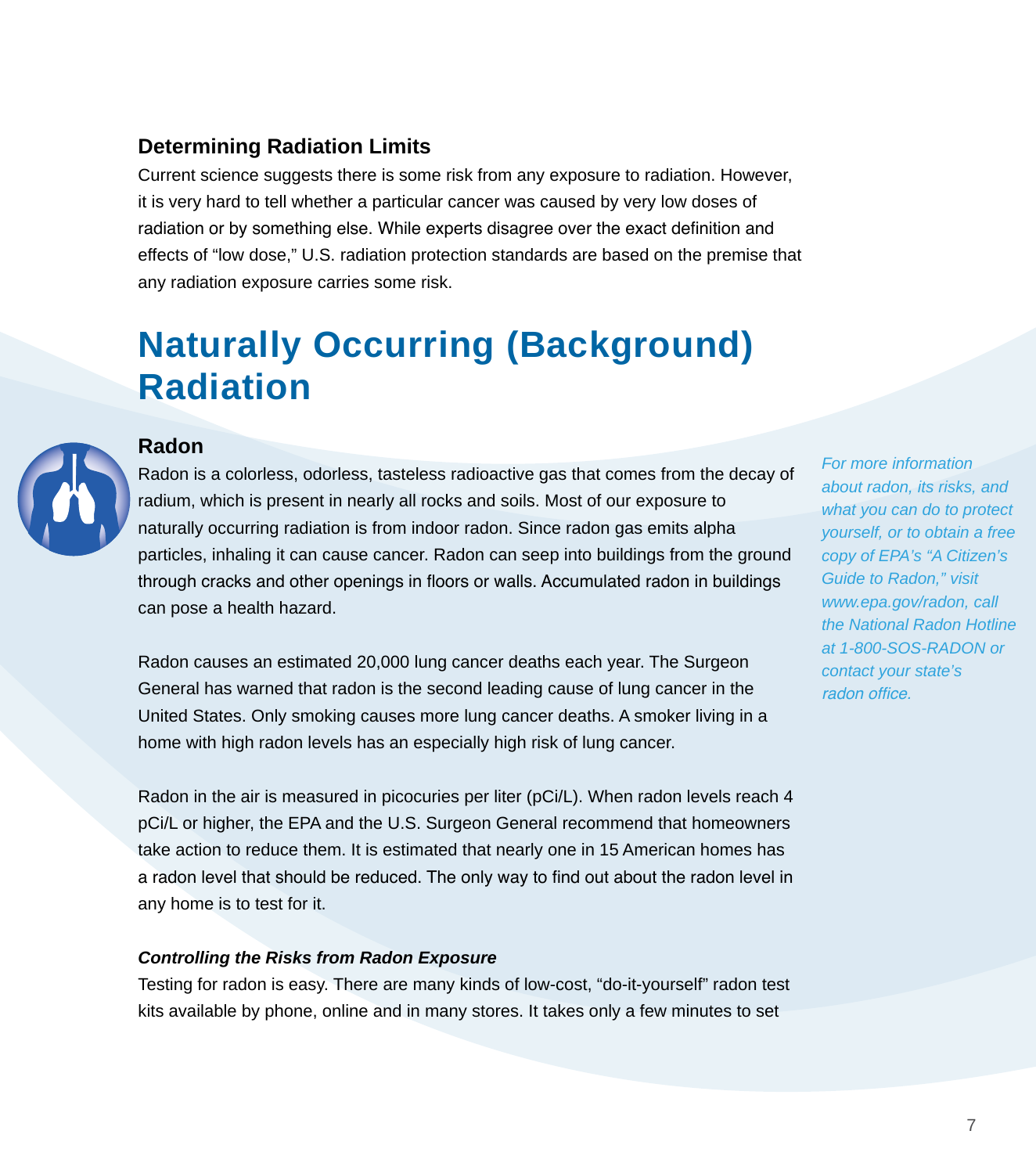up the kit and then send it in for analysis. Homeowners can also hire a professional to do the testing. High radon levels in a home can be reduced in a variety of ways. The preferred method is called an active soil depressurization system, which is basically a vent pipe with a fan that vents radon (and other soil gases) from beneath the house.



# **Nuclear Medicine Radiation from the Ground and from Space**

Radon is not the only source of naturally occurring radiation. Some exposure to natural exposed to radiation created by processes occurring in the sun, other stars and in radiation comes from other elements in Earth's crust, such as thorium and potassium. The radiation dose from these sources depends on the makeup of the soil and rocks in the local area. Another natural source is cosmic (space) radiation. Earth is constantly outer space.

**Xrays and Fluoroscopes**  people who live in Denver, Colorado, which is more than 5,000 feet above sea level, are exposed to more cosmic radiation than people living in Chicago, Illinois, which is **TOTAL AVERAGE AND APPROXIMATELY 700 feet above sea level. FROM MEDICAL PROCEDURES** Exposure to cosmic radiation depends largely on elevation. Exposure increases as you rise farther above sea level to where the atmosphere is thinner. For example,

# **Man-Made Radiation**



# **Computed Tomography Radiation in Medicine**

Today, nearly half of the exposure of the U.S. population to radiation comes from medical sources according to the National Council on Radiation Protection and **Nuclear Medicine**  material attached, known as radiopharmaceuticals, also are used to diagnose some diseases. These procedures are an important tool to help doctors save lives through Measurements (NCRP). Most medical exposure comes from the use of standard x-rays and CT scans to diagnose injuries and diseases in patients. Drugs with radioactive quick and accurate diagnoses.

One-third of all successful cancer treatments involve radiation. Carefully targeted radiation beams and certain radiopharmaceuticals destroy cancerous cells while limiting Also, other procedures, such as radiation therapy, use radiation to treat patients. damage to nearby healthy cells.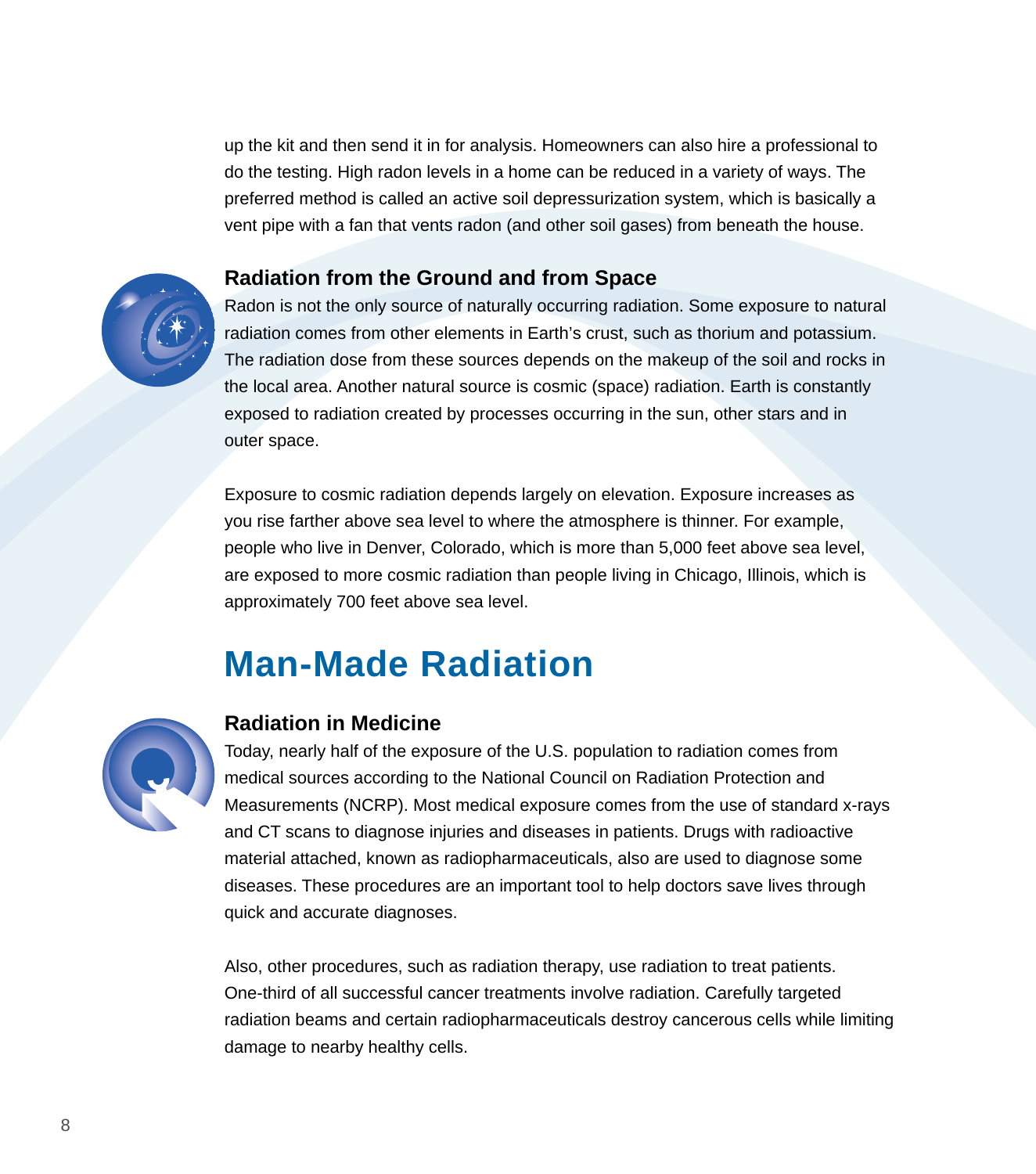

#### **Controlling the Risks of Medical Radiation**

The Nuclear Regulatory Commission (NRC), the Food and Drug Administration (FDA) and other federal and state agencies issue regulations and guidelines to ensure that technicians and equipment meet standards for minimizing radiation exposure. When prescribed appropriately, the benefits of medical radiation outweigh the risks.

# **Radiation in Industry and Commerce**

#### **Nuclear Power**

Nuclear power reactors, which use uranium as fuel, supply the United States with about 20 percent of its electricity. Nuclear power plant operations are tightly controlled, making nuclear energy responsible for only a very small part of the public's overall exposure to radiation.

#### **Industrial and Commercial Uses of Radiation**

Industries use radiation in a variety of ways. For example, industrial radiography uses x-rays to check for weak points in metal parts and welds before products are sold. Other examples of the use of radiation in industry include irradiators (machines used to kill bacteria and other pathogens in food and other items), devices that test the density of highway and construction materials, research reactors, and security screening at airports and shipping ports.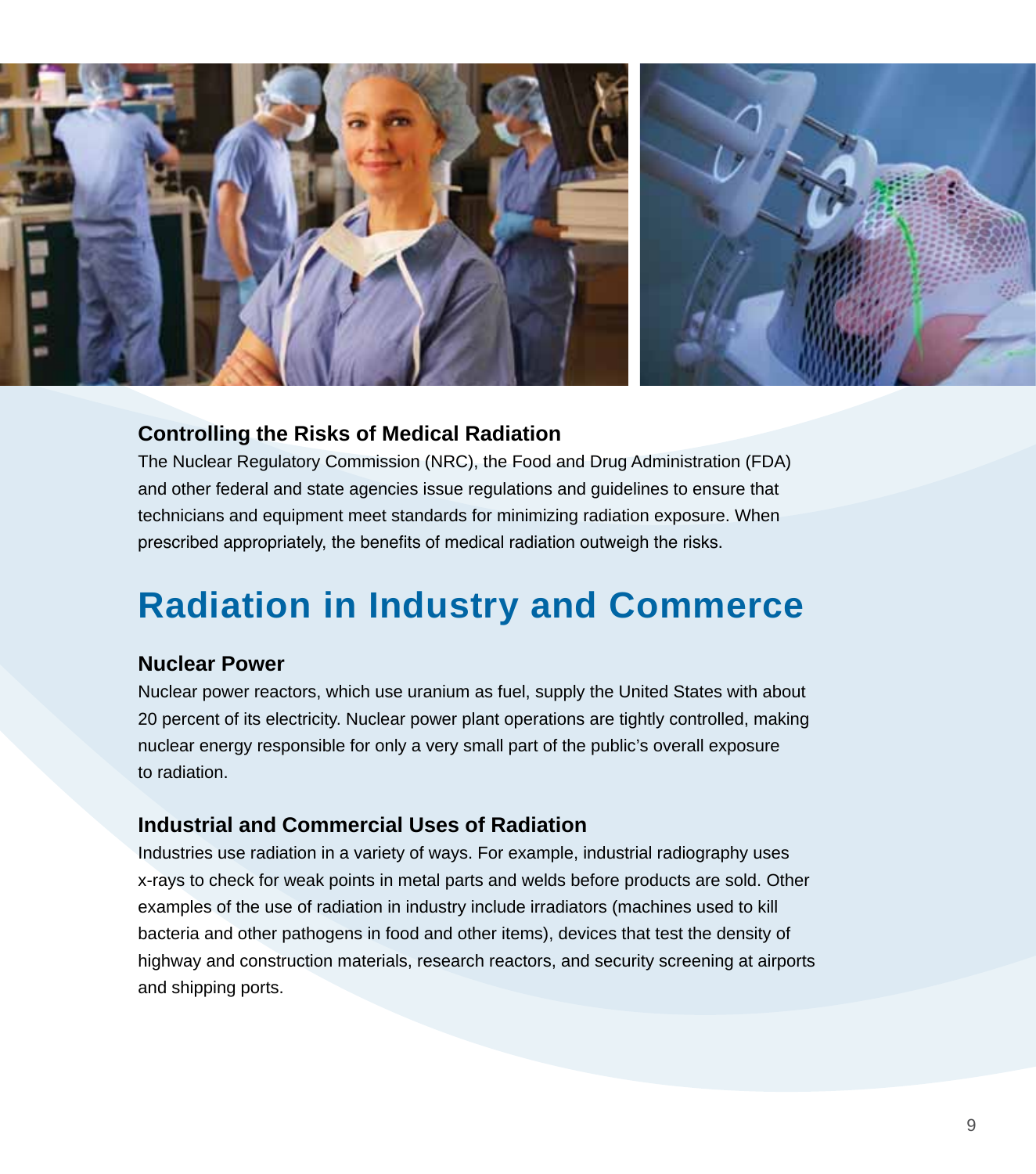

### **Controlling the Risks from Nuclear Materials in Industry and Commerce**

Several agencies regulate the use of radioactive materials in industry. NRC and authorized state radiation programs issue licenses to companies to use radioactive materials and require special safety measures for their use, storage and disposal. The Occupational Safety and Health Administration (OSHA) issues regulations and standards to help protect workers from unsafe handling of radioactive material or equipment that creates radiation such as x-ray machines.

In the event of an emergency involving radioactive material, state and local governments have the first responsibility for protecting the public and the environment. Several federal agencies would respond as well, including EPA; NRC; and the Departments of Homeland Security, Energy, Agriculture, and Health and Human Services. In addition, U.S. nuclear power plants and the communities that surround them must have emergency plans for protecting the public from radiation exposure in the event of an accidental release of radioactive material into the environment.

#### **Radioactive Waste**

Any activity that produces or uses radioactive material generates radioactive waste. Examples include: nuclear power generation, defense weapons production, nuclear medicine, mining, oil and gas production and scientific research. Depending on the material it contains, this waste can remain radioactive for periods ranging from a few days to billions of years.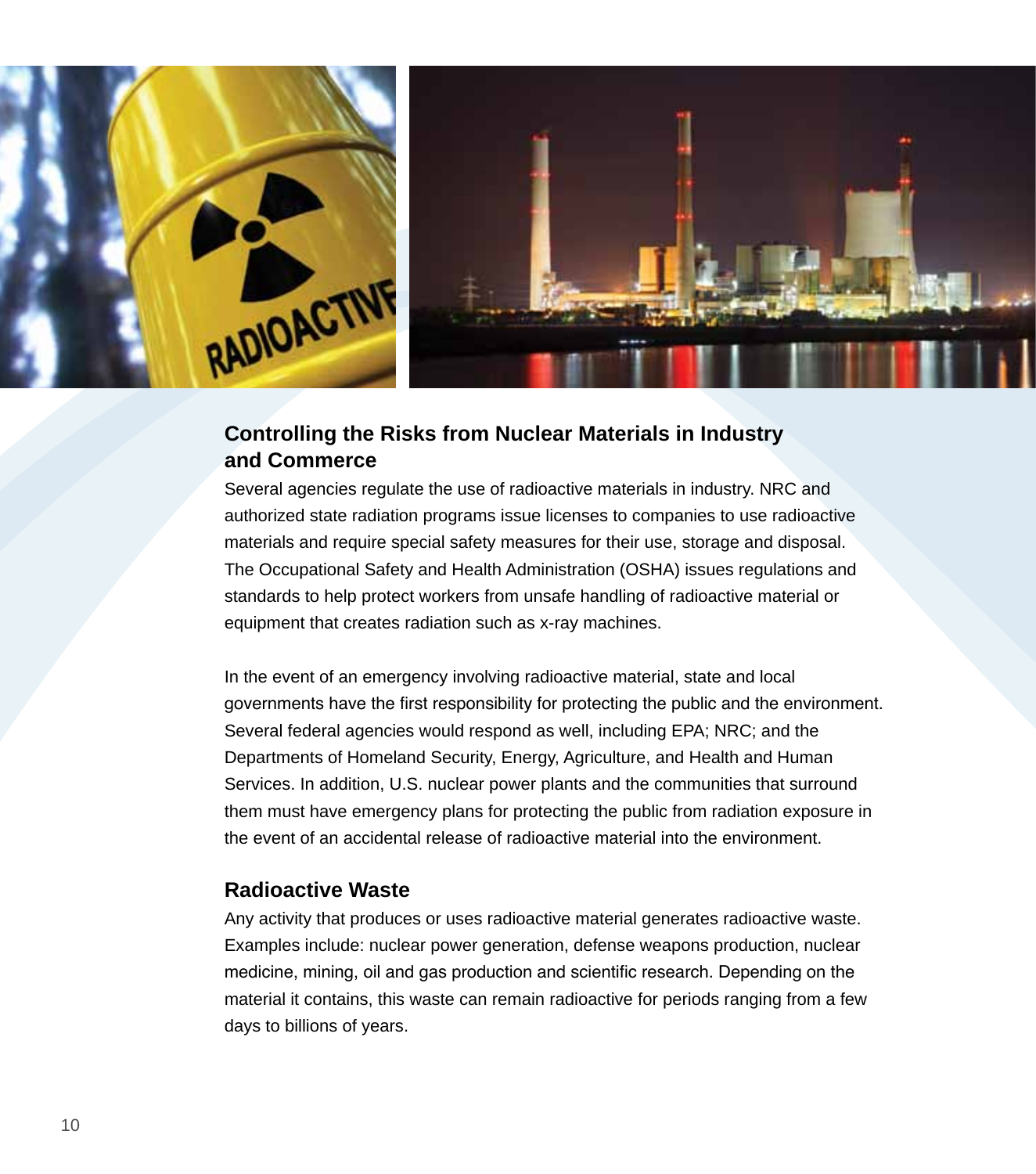# **Controlling Radioactive Waste**

Radioactive wastes must be managed and disposed of properly. Federal agencies and some states control the risks that come with radioactive waste by setting limits and regulations that disposal facilities must follow. EPA is responsible for setting environmental standards that are used by other federal and state agencies in regulations for the disposal of radioactive waste.

# **Exposure to Ionizing Radiation**

In 2009 the National Council on Radiation Protection and Measurements (NCRP) published a study of the U.S. population's exposure to radiation. The chart below shows sources that contributed to an annual average dose of 620 millirem (6.2 millisieverts) per person (millirem and millisievert are units of radiation dose). This is a national average: individual exposures will vary depending on factors such as altitude (space), local soils (radon and thoron), and the number of nuclear medicine procedures or x-rays received.

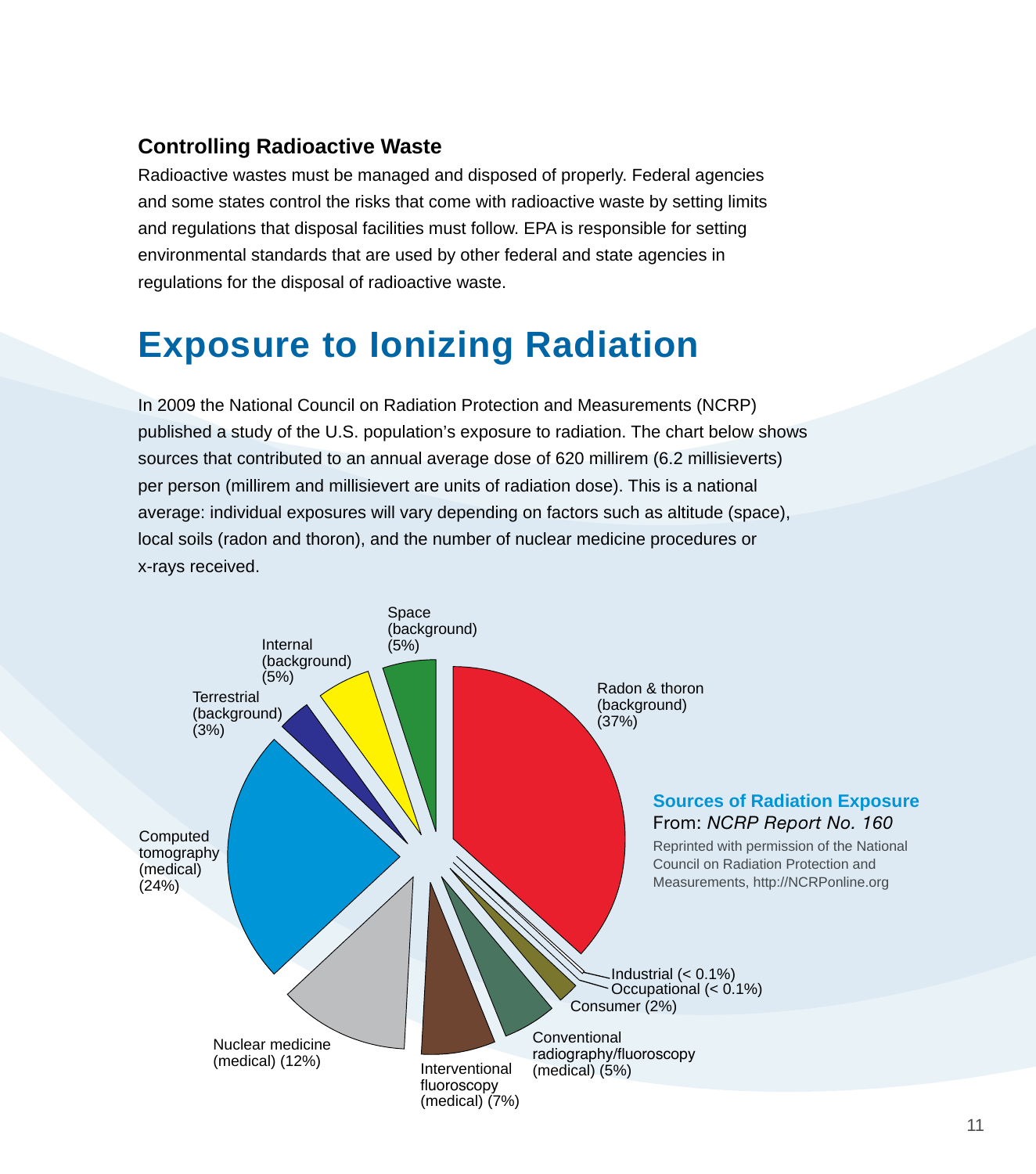# **Regulating Radiation Use**

#### **States**

The states have agencies responsible for regulating the use of radiation and for responding to radiation questions and problems. State agencies are the best, first source of information about radiation issues. States also regulate the use of x-ray machines. Some also are responsible for regulating other sources of radiation within the state on behalf of federal agencies such as the NRC.

### **U.S. Environmental Protection Agency (EPA)**

EPA issues standards and guidelines to limit human exposure to radiation. EPA works directly with the public and industry, the states, and other government agencies to inform people about radiation's risks and to promote actions that reduce human exposure. EPA measures environmental levels of radiation and assesses radiation's effects on people and the environment.

#### **U.S. Nuclear Regulatory Commission (NRC)**

NRC develops regulations based on EPA's standards for protecting the public from radiation. NRC regulates the civilian uses of nuclear materials in the United States by licensing facilities that possess, use, or dispose of nuclear materials; establishing standards; and inspecting licensed facilities. NRC regulates nuclear power plants and other users of nuclear materials, including hospitals, educational institutions, research institutions, and industrial equipment such as gauges and testing equipment.

### **U.S. Department of Homeland Security (DHS)**

DHS has the primary responsibility for ensuring that emergency response professionals are prepared to respond to a terrorist attack, natural disaster or other large-scale emergency. DHS coordinates the comprehensive federal response to any large-scale crisis and mounts a recovery effort. Additionally, DHS educates citizens about preparing themselves, their families, and their homes for major emergencies.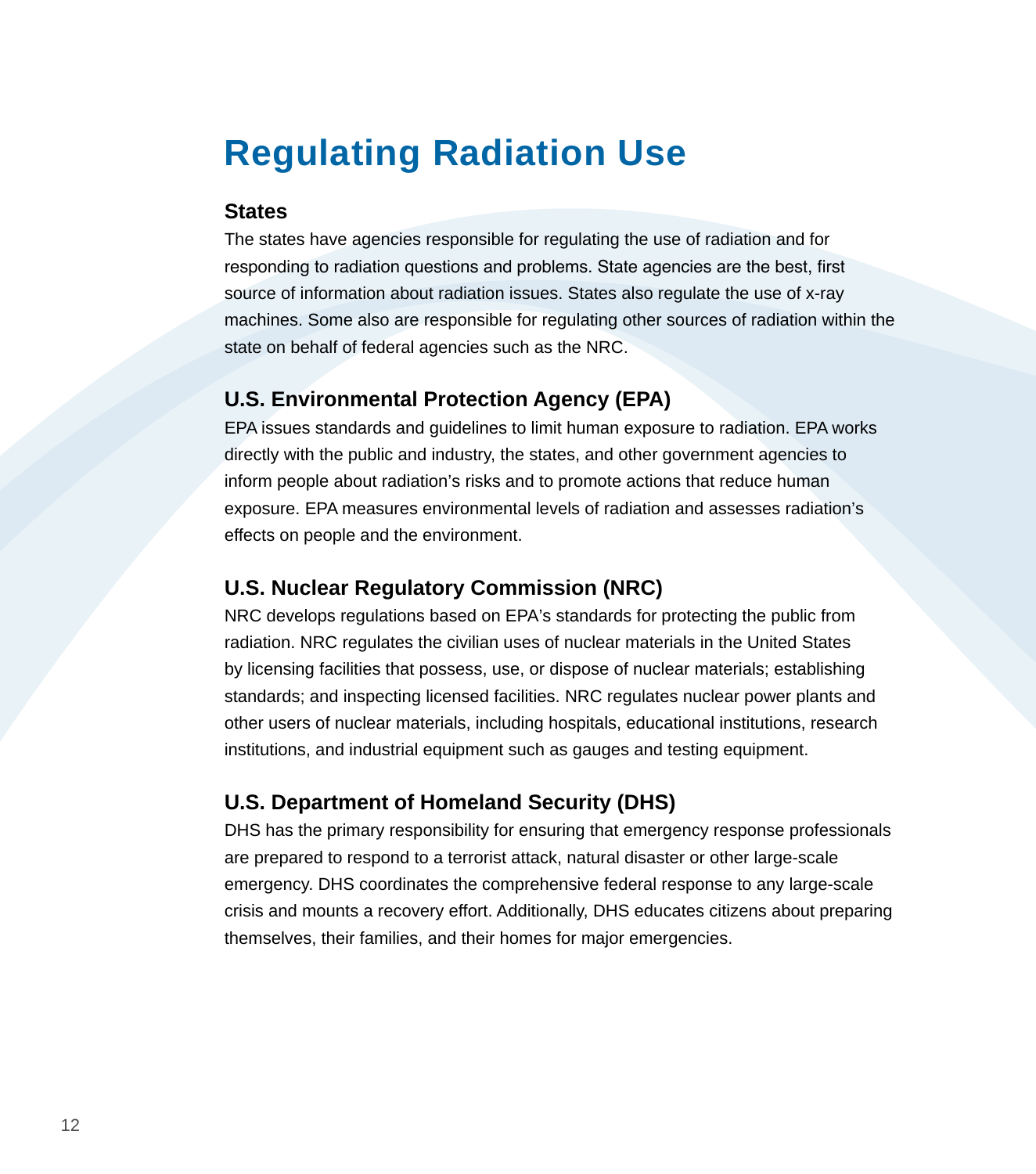### **U.S. Department of Health and Human Services (HHS)**

The HHS Food and Drug Administration's (FDA) Center for Devices and Radiological Health establishes safety standards for x-ray machines and other radiation-producing devices.

# **U.S. Department of Energy (DOE)**

DOE is responsible for the development of the disposal system for spent nuclear fuel from the nation's civilian nuclear power plants. This activity is fully funded by a tax paid by the users of nuclear-generated electricity. DOE is also responsible for the management and disposal of nuclear waste and other radioactive materials associated with nuclear weapons production at federally owned facilities. DOE is cooperating with state governments and private industry in working to clean up its present and former nuclear sites. DOE provides technical advice and assistance to states and the private sector in the management and disposal of low-level radioactive waste.

# **U.S. Department of Defense (DOD)**

While the DOE is responsible for the safe handling of radioactive material at defense production facilities, the DOD is responsible for the safe handling and storage of nuclear weapons in its custody and for other military uses of nuclear energy.

# **U.S. Department of Transportation (DOT)**

The DOT, in cooperation with the NRC and the states, governs the packaging and transport of radioactive materials. The DOT also regulates carriers of radioactive materials.

# **Occupational Safety and Health Administration (OSHA)**

OSHA, a division of the U.S. Department of Labor, develops and enforces radiation protection regulations to protect workers not covered by other agencies.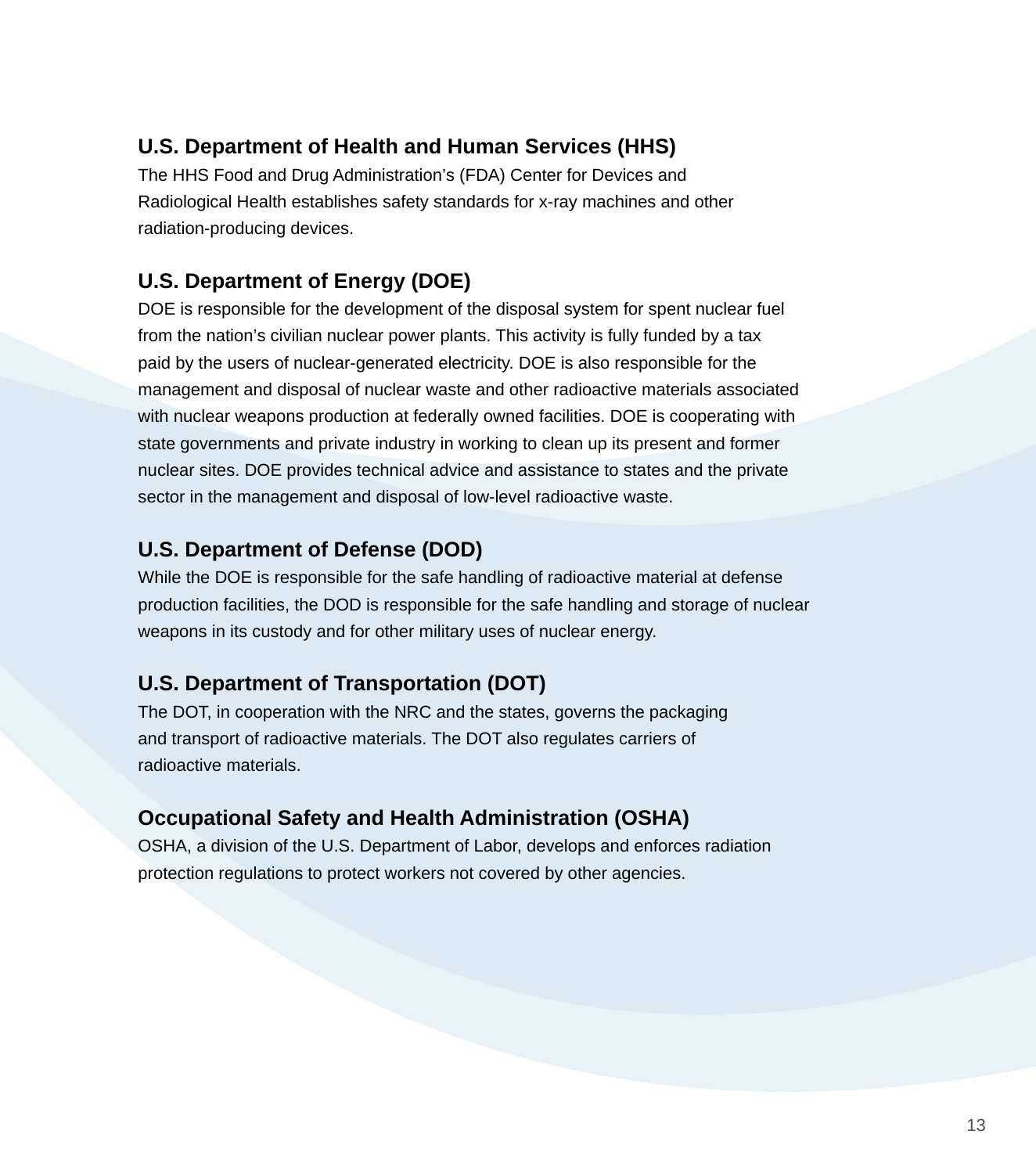

# **Suggested Reading**

Explore "RadTown" at www.epa.gov/radtown. RadTown is an interactive, virtual community. Each place in RadTown helps you learn about radiation sources or radiation-treated items you might find there.

The following books and websites provide more information on the health effects of radiation exposure.

#### **Basic Information**

- ▶ Cember, H. *Introduction to Health Physics. 4<sup>th</sup> ed.*, McGraw-Hill Medical, 2008.
- **"Conference of Radiation Control Program Directors, Inc." 2011. Conference of** Radiation Control Program Directors. www.crcpd.org
- *"Health Physics Society."* 2011. Health Physics Society. www.hps.org  $\blacktriangleright$
- ▶ Martin, A. and Harbison, S.A., An Introduction to Radiation Protection. 3rd ed., London: Chapman and Hall, 1987.
- *"Radiation Protection."* 2011. U.S. Environmental Protection Agency. www.epa.gov/radiation
- Shapiro, J. *Radiation Protection. 4th ed.,* Harvard University Press, 2002.
- ▶ Turner, J.F. Atoms, *Radiation, and Radiation Protection 3<sup>rd</sup> ed.* Wiley, 2007.

### **Advanced Reading**

- *Health Risks from Exposure to Low Levels of Ionizing Radiation: BEIR VII Phase 2* The National Academies Press, Washington, DC, 2006.
- *Ionizing Radiation Exposure of the Population of the United States* (NCRP Report No. 160): National Council on Radiation Protection and Measurements, 2009.